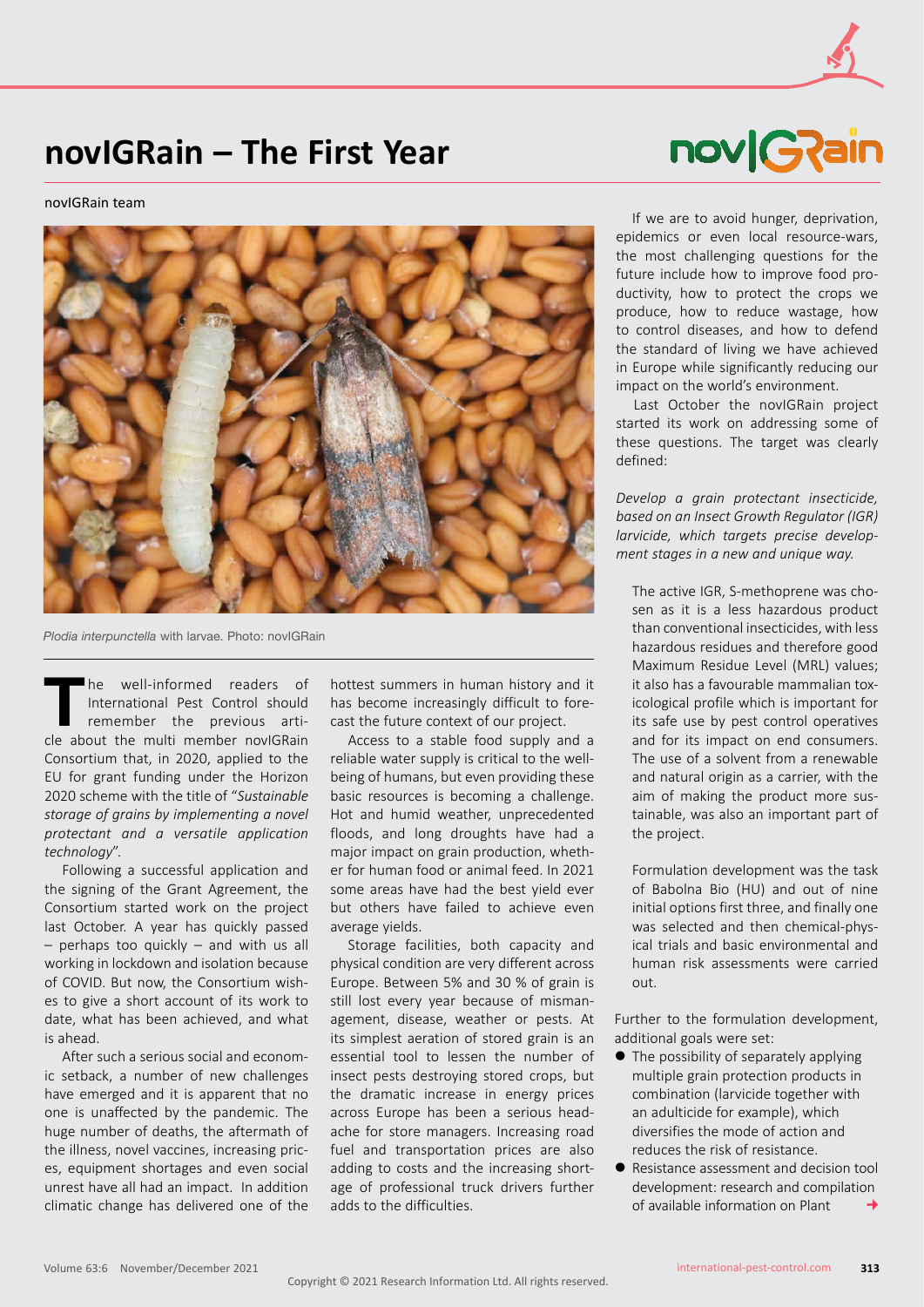Protection Products (PPP)-resistance in a user-friendly tool or model.

- Perform an impact assessment that will make the comparison between the more common storage management techniques and the product and application techniques developed by the novIGRain project. The impact will be assessed on three different areas: economic, social and ecological impacts.
- Stakeholder interaction throughout the project: dissemination and exploitation of the results of the project, spreading the knowledge generated within the project-consortium, communicating and interacting with key target groups, decision makers and the general public.

In parallel a long list of studies had to be identified. Quotations were obtained and

## **TABLES 1 AND 2 EU GRAIN, OILSEED AND PROTEIN CROP PRODUCTION**

| <b>PRODUCTION EU28</b><br>(THOUSAND T)  | 2014/15 | 2015/16 | 2017/18 | 2018/19 | 2019/20 | 2020/21 | 2021/22 |
|-----------------------------------------|---------|---------|---------|---------|---------|---------|---------|
| Cereals                                 | 330,942 | 314,351 | 307,959 | 292,357 | 322,532 | n.a     | n.a     |
| Oilseed complex                         | 35,466  | 32,143  | 35,225  | 32,930  | 30,214  | n.a     | n.a     |
| Protein crops                           | 2,845   | 4,402   | 5,183   | 3,586   | 3,969   | n.a     | n.a     |
| Total                                   | 369,253 | 350,896 | 348,367 | 328,873 | 356,715 | n.a     | n.a     |
|                                         |         |         |         |         |         |         |         |
| <b>PRODUCTION EU27*</b><br>(THOUSAND T) | 2014/15 | 2015/16 | 2017/18 | 2018/19 | 2019/20 | 2020/21 | 2021/22 |
| Cereals                                 | 306,503 | 289,626 | 284,960 | 271,272 | 297,015 | 280,365 | 295,108 |
| Oilseed complex                         | 32,967  | 29,572  | 33,012  | 30,875  | 28,435  | 27,922  | 30,402  |
| Protein crops                           | 2,271   | 3,482   | 4,252   | 3,078   | 3,262   | 3,541   | 3,737   |
| Total                                   | 341,741 | 322,680 | 322,254 | 305,225 | 328,712 | 311,828 | 327,247 |

\* (EU27 is without UK)

## **TABLE 3 EU GRAIN, OILSEED AND PROTEIN CROP PRODUCTION**

| <b>ACTIVE SUBSTANCE</b>              | <b>DATE OF</b><br><b>APPROVAL</b> | <b>END OF</b><br><b>APPROVAL</b> | <b>AUTHORIZED COUNTRIES</b><br><b>AMONG THE 6 LISTED</b> |
|--------------------------------------|-----------------------------------|----------------------------------|----------------------------------------------------------|
| Deltamethrin (IN)                    | 11/1/2003                         | 10/31/2021                       | DE, ES, FR, HU, IT, RO                                   |
| Cypermethrin (AC, IN)                | 3/1/2006                          | 10/31/2021                       | DE, ES, FR, HU, IT, RO                                   |
| Pirimiphos-methyl (IN)               | 10/1/2007                         | 7/31/2022                        | <b>DE, ES, FR, HU, IT, RO</b>                            |
| Pyrethrins (IN)                      | 9/1/2009                          | 8/31/2022                        | DE, ES, FR, HU, IT, RO                                   |
| Aluminium phosphide (IN)             | 9/1/2009                          | 8/31/2022                        | DE, ES, FR, HU, IT, RO                                   |
| Magnesium phosphide (IN)             | 9/1/2009                          | 8/31/2022                        | DE, ES, FR, HU, IT, RO                                   |
| Sulfuryl fluoride (IN)               | 11/1/2010                         | 10/31/2023                       | DE, ES, FR, $HH$ , IT, RO                                |
| Spinosad (IN)                        | 2/1/2007                          | 4/30/2022                        | DE, ES, FR, HU, IT, RO                                   |
| Kielselgur (Diatomaceous Earth) (IN) | 1/1/2021                          | 31/01/2036                       | DE, ES, FR, $HH$ , IT, RO                                |

IN: Insecticide, AC: Acaricide

DE: Germany, ES: Spain, FR: France, HU: Hungary, IT: Italy, RO: Romania  $DE / HU / RO = Product banned$ 

the laboratories chosen. The study protocols are driven by the OECD, SANCO and other guidelines. The laboratories define the quantities of the ready-to-use formulation, the active substance, the metabolites and the C14 labelled radioactive material they need to complete the short and longterm studies.

Production and the synthesis of these materials were completed within the year. Quality and quantity requirements were strict. None of the materials were available on the market, every compound had to be developed and produced.

The Czech consortium member, the Crop Research Institute (CRI) completed an evaluation of resistance of storage pests to the two common insecticidal active ingredients of deltamethrin and pirimiphos-methyl. The aim was to establish the discriminatory doses.

These results will consequently be used as the base reference values for the estimation of relative degree of resistance of field populations and strains of storage pests, that have been gradually collected by members of the novIGRain Consortium from several European geographical areas.

Differences in sensitivity were established in the test species for both active ingredients. The strains obtained were found to be more sensitive to deltamethrin (ie they have lower discriminatory doses) than to pirimiphos-methyl. Therefore the discrimination doses are higher for pirimiphos-methyl than for deltamethrin.

For deltamethrin the sensitivity increased and discriminatory doses decreased in the six tested species. In addition, the type of surface was found to influence the estimated discrimination dose. For pirimiphos-methyl the same has been observed. Following stability validations, the discrimination doses will be used for detection and estimation of the degree of resistance in wild field strains gradually collected by members of the novIGRain consortium from different geographical areas.

Sojam, the French participant, is working to develop a new, mobile and versatile ULV sprayer system that is able to spray in parallel two different liquid insecticides without mixing the two. The separate systems will be individually adjustable to apply larger or smaller quantities as required by the infestation level.

To gain a better general understanding of the stored grain environment a